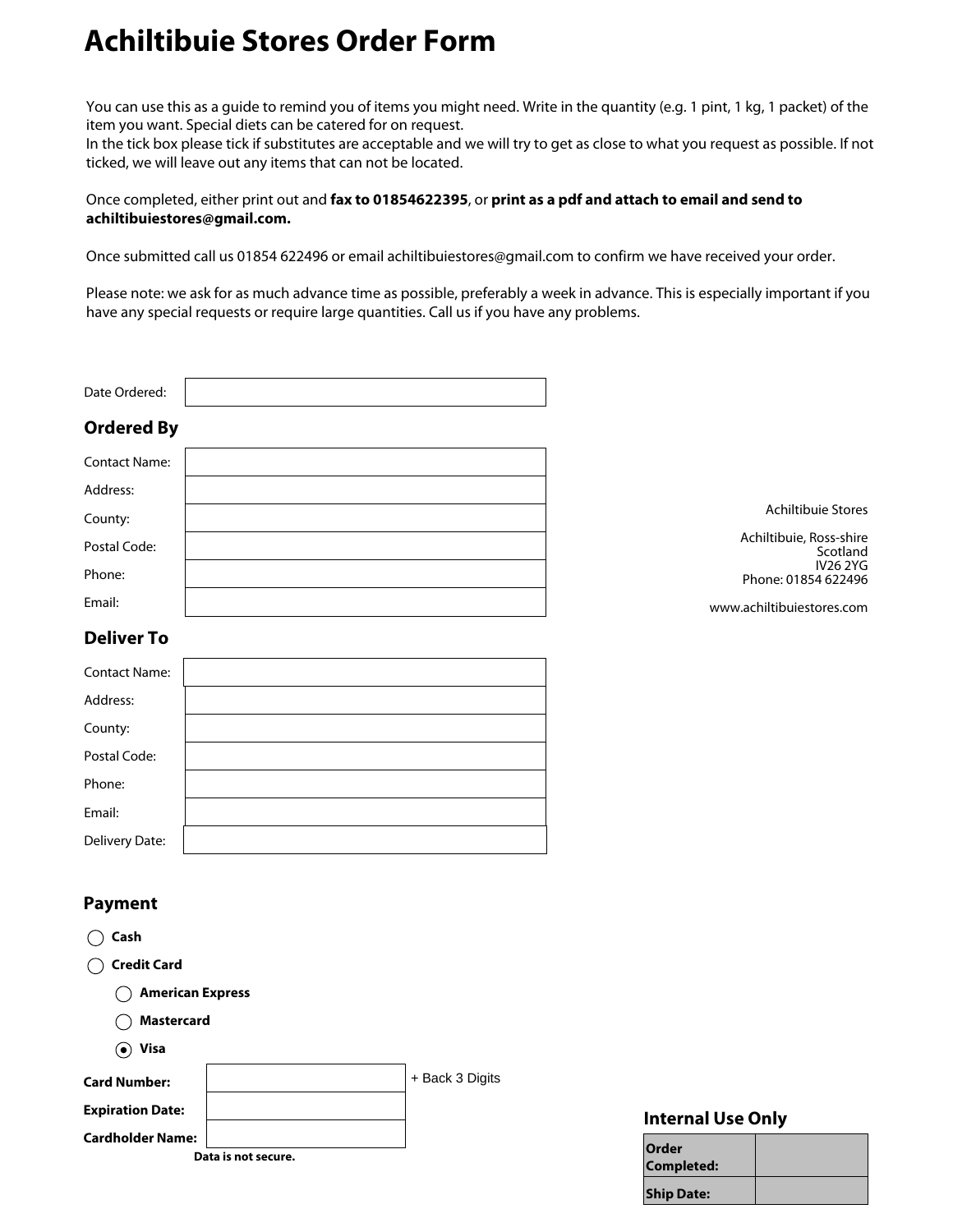| <b>Bread/Baking</b> | <b>Description</b> | Quantity |
|---------------------|--------------------|----------|
|                     |                    |          |
|                     |                    |          |
|                     |                    |          |
| <b>Dairy</b>        | <b>Description</b> | Quantity |
|                     |                    |          |
|                     |                    |          |
|                     |                    |          |
| <b>Meat</b>         | <b>Description</b> | Quantity |
|                     |                    |          |
|                     |                    |          |
|                     |                    |          |
| <b>Fruit</b>        |                    |          |
|                     | <b>Description</b> | Quantity |
|                     |                    |          |
|                     |                    |          |
|                     |                    |          |
| Vegetables          | <b>Description</b> | Quantity |
|                     |                    |          |
|                     |                    |          |
|                     |                    |          |
| Fish                | <b>Description</b> | Quantity |
|                     |                    |          |
|                     |                    |          |
|                     |                    |          |
| <b>Beverages</b>    | <b>Description</b> | Quantity |
|                     |                    |          |
|                     |                    |          |
|                     |                    |          |
| <b>Dry Goods</b>    | <b>Description</b> | Quantity |
|                     |                    |          |
|                     |                    |          |
|                     |                    |          |
| <b>Snacks</b>       | <b>Description</b> | Quantity |
|                     |                    |          |
|                     |                    |          |
|                     |                    |          |
| <b>Condiments</b>   | <b>Description</b> | Quantity |
|                     |                    |          |
|                     |                    |          |
|                     |                    |          |